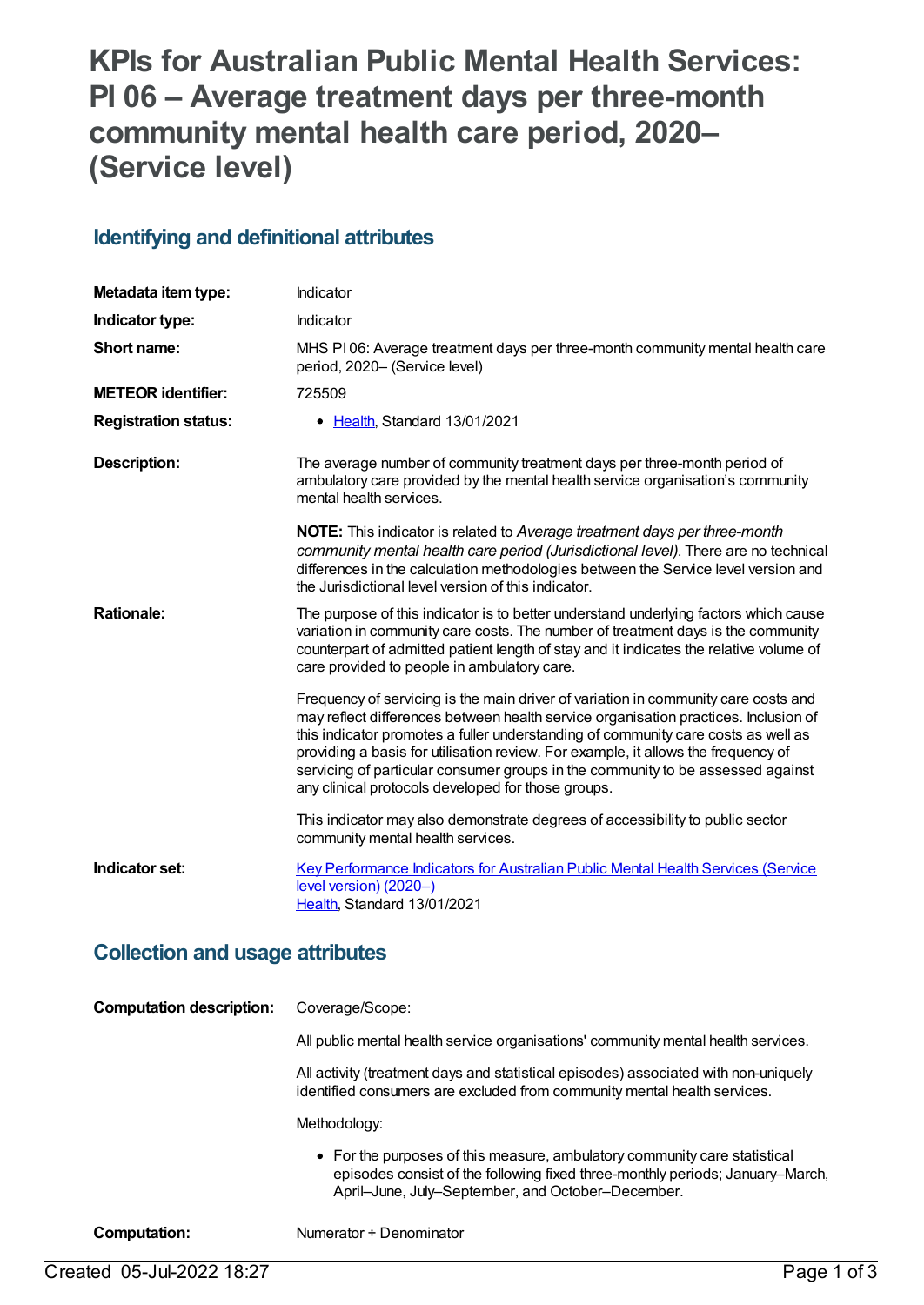| Numerator:                    | Number of community mental health care treatment days provided by the mental<br>health service organisation's ambulatory services within the reference period.                                                                                                                                                                                                                                                                                                                                                                                     |  |
|-------------------------------|----------------------------------------------------------------------------------------------------------------------------------------------------------------------------------------------------------------------------------------------------------------------------------------------------------------------------------------------------------------------------------------------------------------------------------------------------------------------------------------------------------------------------------------------------|--|
| Denominator:                  | Number of mental health ambulatory care statistical episodes (three-month<br>periods) treated by the mental health service organisation's ambulatory services<br>within the reference period.                                                                                                                                                                                                                                                                                                                                                      |  |
| Denominator data<br>elements: | Data Element / Data Set-<br>Guide for use<br>An ambulatory care statistical episode is a statistically derived community<br>episode defined as each three month period of ambulatory care of an<br>individual registered consumer where the consumer was under 'active care',<br>defined as one or more treatment days in the period. A registered consumer is<br>a uniquely identifiable consumer at the mental health service organisation<br>level, regardless of the number of teams or community programs involved in<br>the consumer's care. |  |
| Disaggregation:               | Service variables: target population.<br>Consumer attributes: age, Socio-Economic Indexes for Areas (SEIFA),<br>remoteness, Indigenous status, involuntary status.                                                                                                                                                                                                                                                                                                                                                                                 |  |

## **Representational attributes**

| Mean (average)          |
|-------------------------|
| Real                    |
| Time (e.g. days, hours) |
| N[NN].N                 |
|                         |

## **Indicator conceptual framework**

| <b>Framework and</b>                 | <b>Efficiency and sustainability</b> |
|--------------------------------------|--------------------------------------|
| dimensions:                          |                                      |
| لممة يتماشقون واثالثما والمتستمم وال |                                      |

#### **Accountability attributes**

| <b>Benchmark:</b>                                  | Levels at which this indicator can be useful for benchmarking:                                                                                                                                                                     |
|----------------------------------------------------|------------------------------------------------------------------------------------------------------------------------------------------------------------------------------------------------------------------------------------|
|                                                    | $\bullet$ service unit<br>• mental health service organisation<br>• regional group services<br>• state/territory.                                                                                                                  |
| Further data development /<br>collection required: | Methodology to collect multifaceted levels of service usage, such as intensity and<br>complexity issues and the impact on contact duration, is needed in order to<br>improve cost modelling and efficiency measurement in general. |
|                                                    | Accurate reporting at levels above that of mental health service organisation<br>requires unique state-wide patient identifiers that are not currently available in all<br>jurisdictions.                                          |
|                                                    | The indicator can be accurately constructed using the Community mental health<br>care NMDS.                                                                                                                                        |
| Other issues caveats:                              | Casemix adjustment is needed to interpret variation between organisations to<br>distinguish consumer and provider factors. Longer term a methodology for casemix<br>adjustment is required.                                        |
|                                                    | Further development of national funding models, including episode-based or<br>casemix models, will enable more meaningful measurement than the arbitrary<br>three-month period used in this indicator.                             |